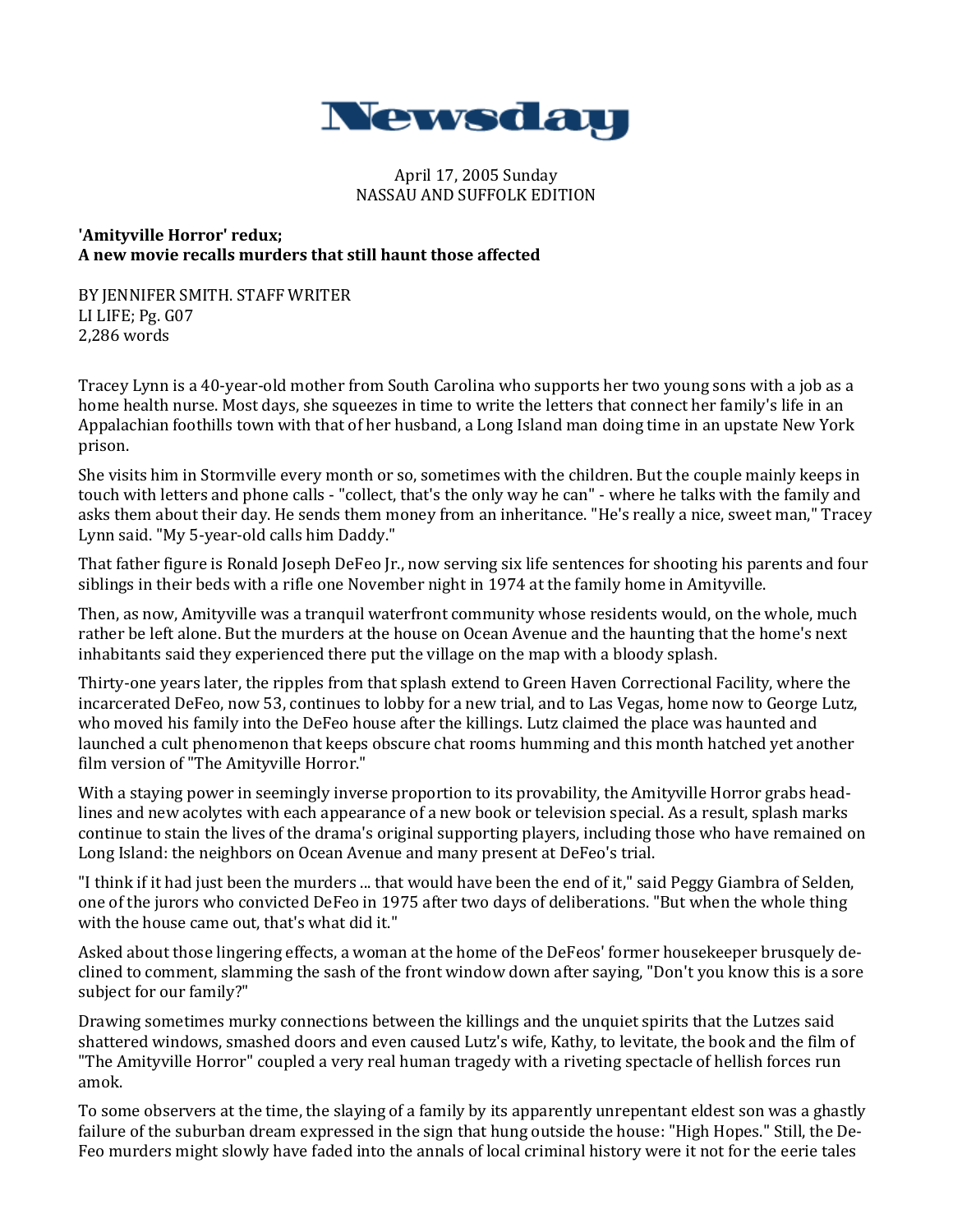told by George and Kathy Lutz, newlyweds from Deer Park who moved into the house shortly after DeFeo's conviction.

A disembodied voice telling a priest who came to bless the house to "GET OUT!" A pig with red eyes demonically aglow and peering through the windows. Green slime dripping from the walls.

# 1977 bestseller

Covered at the time in the local press, the Lutzes' account was brought to a wider audience by Jay Anson's 1977 bestselling book, "The Amityville Horror," and a subsequent 1979 movie of the same name. Both projects piggybacked on the DeFeo murders, detailing dreams the Lutzes had of the home's previous inhabitants and noting a certain physical resemblance between Ronnie DeFeo and George Lutz, who both sported longish hair and full beards.

With Friday's opening of the R-rated remake, another generation of moviegoers gained entry to the DeFeo house. From the same producers who brought audiences the 2003 remake of "The Texas Chainsaw Massacre," "The Amityville Horror" remake attempts to capitalize on the older movie's success by retelling - and in some cases reinventing - the story for younger audiences with an appetite for movie mayhem.

"The American dream is to own a home and provide for your family," producer Brad Fuller said in a telephone interview from Los Angeles last month. "The Lutz story really is the American dream turned upside down and made horrible."

But in an apparent riff on "The Shining," the new version also fictionalizes George Lutz as a man driven by voices to try to kill his wife and family. "It was for the suspense," Fuller said. "In the book, they had talked about how George was behaving differently and becoming more violent toward the kids and the family....We just kind of amped it up."

George Lutz, the would-be murderer in question, takes a dim view of such amplification of his life. He said he and his former wife remained on excellent terms until her death last year, and that the filmmakers did not consult him. From what he knows, the remake does not accurately reflect the Lutzes' experiences.

"My feelings about it [the new film] vary from anger to sadness and contempt," Lutz, now 58, wrote in a recent e-mail interview with Newsday.

Lutz left Amityville behind in 1976. He moved with his family first to San Diego, then to Arizona, in hopes, he said, that distance would help them heal from their experience at the DeFeo house. He and Kathy divorced in 1988, and Lutz ended up in Las Vegas.

Since leaving Long Island, Lutz has spent a fair amount of time defending his claim of ownership to "The Amityville Horror." Involved in legal wrangling over story rights since the late 1970s, Lutz was sued in 2004 by MGM after his attorney questioned the film company's right to remake the movie. According to papers filed with the federal court in Las Vegas, MGM charges that it can do the remake under an agreement inherited from a movie company it acquired. The Lutzes and Anson had made the original deal - with an earlier filmmaker - in the late '70s. The lawsuit is pending.

"It goes on and on and on," he told listeners during an appearance last month on Ghostly Talk, a paranormal Internet talk show. "I have what are known as Amityville days, where I actually spend three, four, five days a week doing nothing but dealing with some of this stuff."

In addition to Internet radio interviews, Lutz has appeared at various paranormal-themed gatherings, and he maintains a Web site, AmityvilleHorror.com.

In message boards on Lutz's site and others, people with online handles such as DryWellToHell, dnddad324 and litltingod spar daily over Amityville minutiae.

Did Ronnie DeFeo act alone in the murders? Was he insane? Which psychic or paranormal experts have more credence, those who supported the Lutzes' haunting claim or those who called it a hoax? Will the remake be an improvement on the original movie? Can it be definitively proved the house was haunted?

Asked about the Amityville Horror's continued appeal to those with no concrete connection to the Ocean Avenue house, Lutz offered this explanation: "Some are merely curious, while others have had experiences of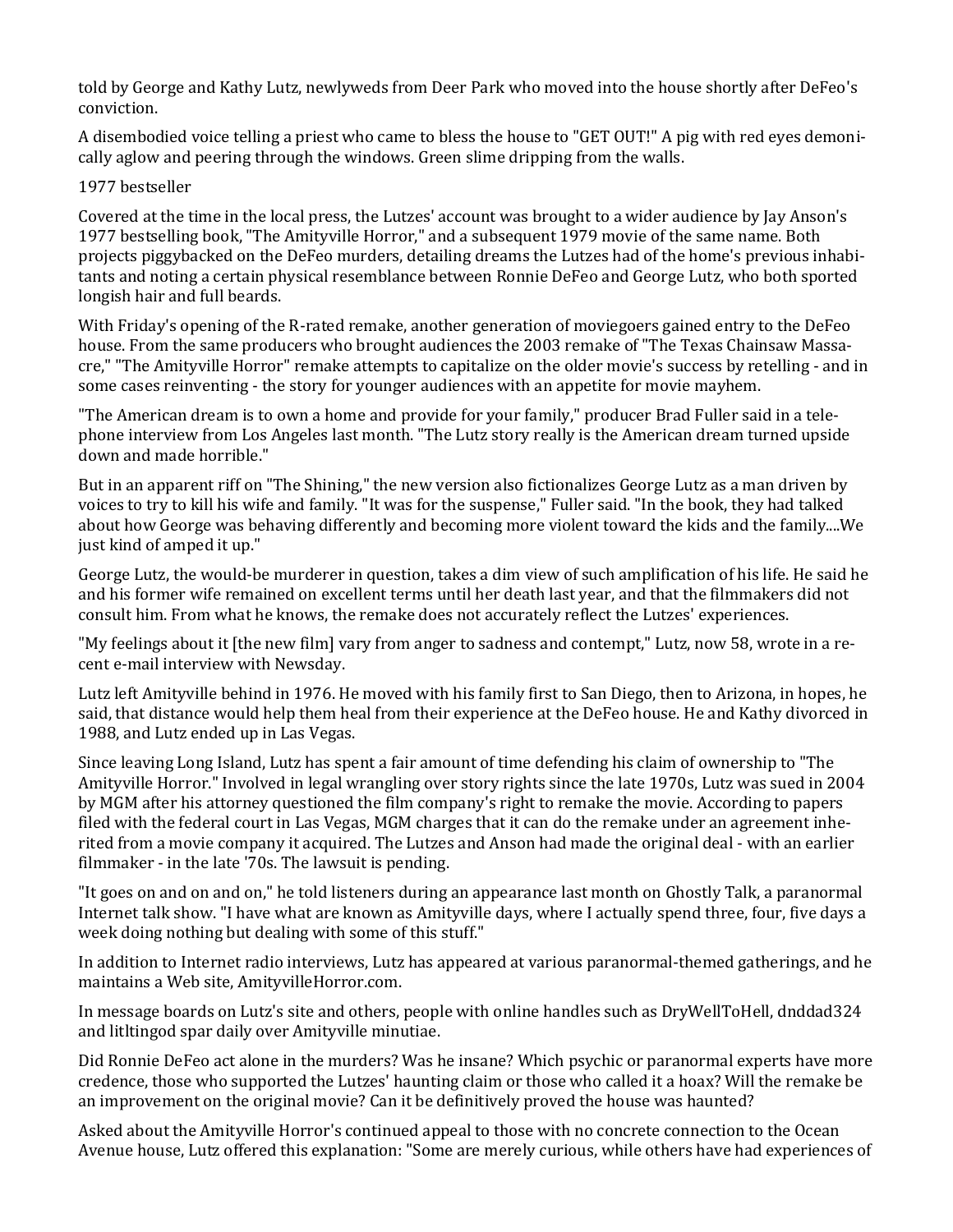their own and desperately want to talk with someone who will not think they're crazy. Some are looking for proof that there is existence beyond the physical. Some are fascinated with the murdered DeFeo family. Some are looking for a road map to a paranormal experience for themselves, and there are even some who come simply to heckle."

# Neighbors leery of publicity

The house on Ocean Avenue bears another number now, and the distinctive jack-o-lantern windows that peered down have been replaced by ones with square frames. The gawkers who once flocked to the house have thinned to a trickle, though neighbors continue to misdirect those in search of what they call "the horror house." Residents did not greet warmly news of a new movie about the Amityville horror.

"This was a tragic event," said Babylon Councilwoman Ellen McVeety, who has lived in the neighborhood for 37 years. "And people are making money off of this, and other people are spending money to go see this movie, and it's all fabricated."

A woman who lives next door to the house refused to open her storm door to a reporter, slashing her hand across her chest as if to say, "enough."

The family that lives at the former DeFeo house also declined to be interviewed. In a form letter they send to the handful of curious people who write each year, the current residents called the Lutz story a hoax and said neither they nor any past inhabitants besides the Lutzes had experienced "anything the least bit out of the ordinary."

"Any continuing publicity about the house, even where it deals with the facts and not the myth, ultimately turns out to be counterproductive for us," the current owner wrote in an e-mail declining the interview. "People aren't interested in the truth, only in the ghost stories."

# Chance for parole

In a way, convicted killer Ronnie DeFeo seems to share that view. According to his wife, DeFeo fears that his chances at a September parole hearing will be hurt by "The Amityville Horror" remake, which, like the original, opens with a bloody recreation of the night the DeFeos were murdered. "There are just so many negative things coming out, it's just going to trigger a lot more crap and thrust him back in the limelight," she said.

Just 23 at the time of the murders, DeFeo was known as a troubled, unstable young man who clashed with his father and dabbled in drugs and petty crime. But that's not the man Tracey Lynn DeFeo said she met when she accompanied a friend from Georgia on a trip to visit the friend's husband at Green Haven Correctional Facility.

The two hit it off after talking that day and began corresponding. Eventually, they made plans to wed, obtaining a marriage license on April 15, 2004, in Beekman, N.Y., according to town clerk Virginia Ward. The DeFeos, who are coming up on their first anniversary, married in a ceremony at the prison on April 28, Tracey Lynn DeFeo said.

"Ronnie, he's not what people make him out to be," his wife said last month. "He's not a monster, he's not the devil incarnate."

Although he confessed to the killings at the time, DeFeo has long claimed that his sister Dawn - who also was shot that night - had a hand in the murders. He has also disavowed the insanity defense mounted by his trial lawyer, William Weber.

Weber, who now practices law in Brooklyn, became involved with the Lutzes shortly after DeFeo's conviction and hosted a press conference with them at his Patchogue law office, where they recounted their tale of paranormal events at the house. Weber and the Lutzes later battled in court over how much he contributed to the story that became "The Amityville Horror." Weber now calls the "Horror" a hoax.

In the meantime, DeFeo went through a series of lawyers in a vain effort to clear his name. He sent one a letter of thanks and a gift from prison: a black velvet painting of a unicorn, which DeFeo said he painted, though it bears the signature of someone else.